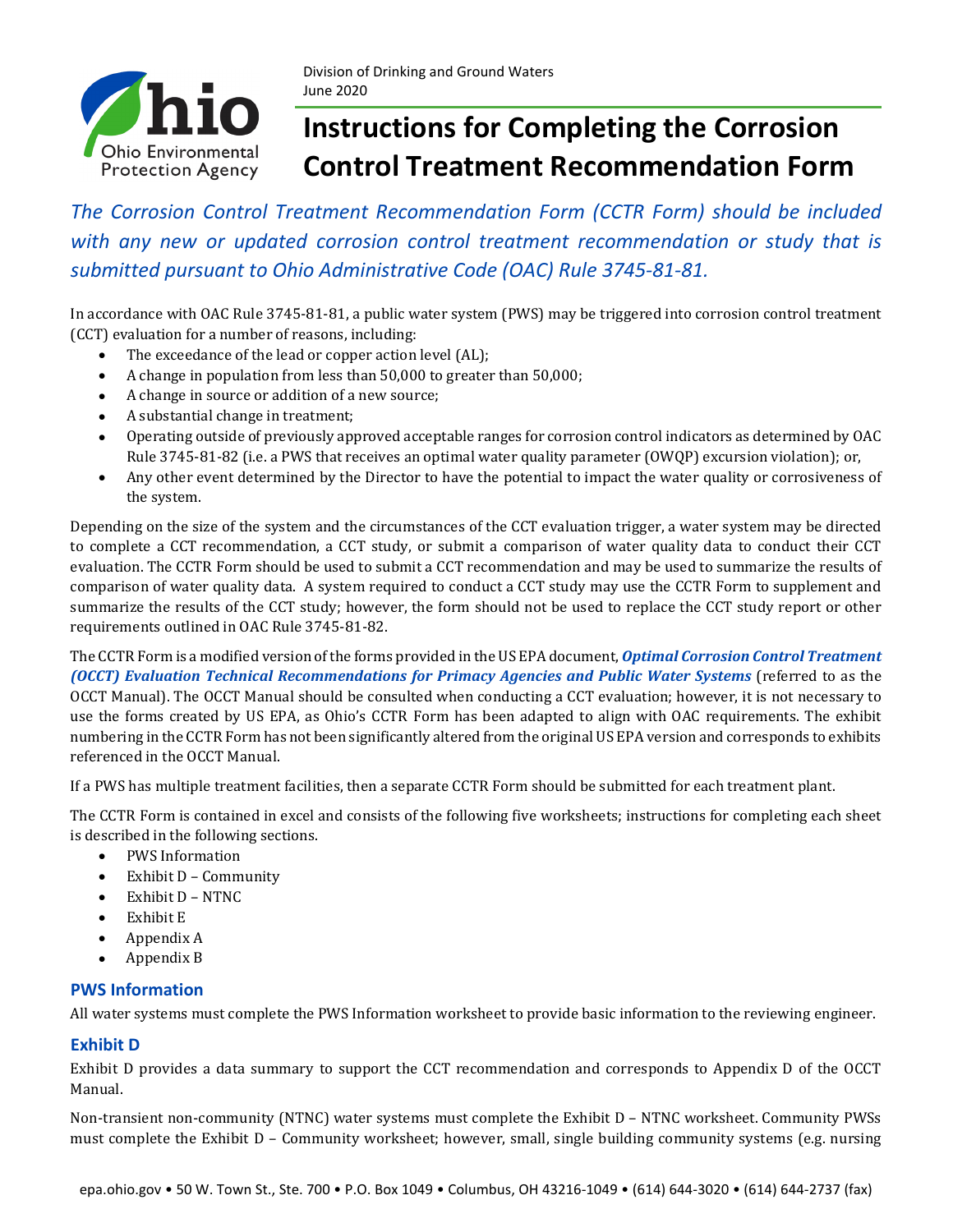homes or correctional institutions) may complete Exhibit D – NTNC in lieu of the community worksheet. Only one version of Exhibit D is required in the recommendation.

### **A summary of WQP data is required for all CCT evaluations; however, due to the differences in sampling requirements, the format of this form may not be effective for all water systems. A data summary can be provided using this form or any other format that is effective in representing the data.**

#### Exhibit D.1: Water Quality Data – Raw Source

Raw water monitoring is not required unless a PWS is adding a new source, or in some cases if a PWS has had an ALE or is proposing a treatment change. Utilize Exhibit D.1 to summarize any required monitoring. Maximum, minimum, and average values will be automatically calculated as data is entered.

All other PWSs completing this form should attempt to complete Exhibit D.1 utilizing any data available.

Copy the worksheet to provide information on multiple sources, as applicable.

#### Exhibit D.2: Water Quality Data – Entry Point

At least two samples (collected at least a week apart) for each of the applicable water quality parameters (WQPs) must be collected at each entry point to conduct a CCT evaluation. Exhibit D.2 summarizes these results.

Copy the worksheet to provide information on multiple sources, as applicable; however, if your PWS has multiple treatment facilities, then a separate CCTR Form should be submitted for each plant.

The entry point WQPs that are always required by Ohio EPA in evaluating CCT include:

- **pH**
- **Water Temperature**
- **Alkalinity**
- **Calcium**
- **Total Dissolved Solids (TDS) or Conductivity**
- **Hardness**
- **Chloride**
- **Sulfate**
- **Iron**
- **Manganese**

The following additional WQPs are required based on the noted conditions:

- **Lead**, when the PWS has had a lead or copper ALE, otherwise include if data is available;
- **Copper**, when the PWS has had a lead or copper ALE, otherwise include if data is available;
- **Orthophosphate**, when an inhibitor containing a phosphate compound is present or proposed;
- **Total Phosphorus**, when a chemical containing a phosphate compound is present or proposed;
- **Silica**, when an inhibitor containing a silicate compound is present or proposed;
- **Free Chlorine**, when disinfection is present;
- **Total Chlorine**, when disinfection is present;
- **Dissolved Oxygen (DO)**, if aeration is proposed or if ozone treatment is present or proposed; and
- **Aluminum**, if an aluminum-based coagulant is present or proposed.

Additionally, if calculations for the following WQPs are used in the CCT evaluation, provide results and attach the method used for the calculation to the CCTR Form:

- **Dissolved Inorganic Carbon (DIC)**
- **Stability**

Complete the information about the entry point at the top of Exhibit D.2. Then add all additional required parameters applicable to your PWS (as detailed above) under the cell that reads "Additional Parameters Required" (utilize the dropdown or handwrite). Fill in results for each sample date, ensuring correct units  $(mg/L, mg/L$  as CaCO<sub>3</sub>, <sup>o</sup>C, etc.). Maximum, minimum, and average values will be automatically calculated as data is entered.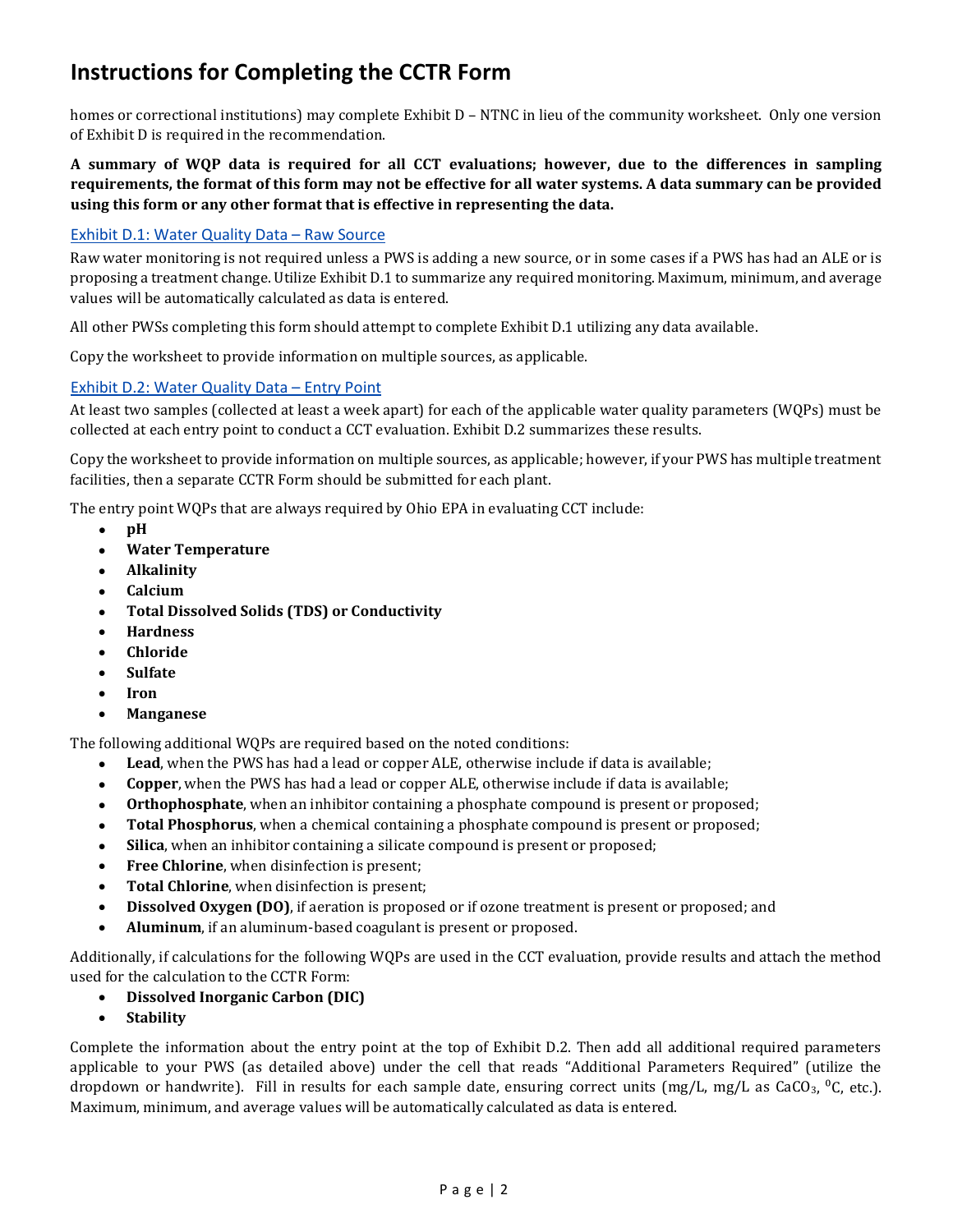# Exhibit D.3: Water Quality Data – Distribution System

At least two samples (collected at least a week apart) for each of the applicable water quality parameters (WQPs) must be collected at sites within the distribution system to conduct a CCT evaluation. The number of WQP sampling sites in the distribution depends on PWS size, as determined by OAC 3745-81-87(A)(2). Exhibit D.3 summarizes these results.

The distribution system WQPs that are always required by Ohio EPA in evaluating CCT include:

- **pH**
- **Water Temperature**
- **Alkalinity**
- **Calcium**
- **Total Dissolved Solids (TDS) or Conductivity**
- **Hardness**

The following additional WQPs are required based on the noted conditions:

- **Iron,** if your PWS has cast iron mains or if iron or manganese are detected at the entry point;
- **Manganese,** if your PWS has cast iron mains or if iron or manganese are detected at the entry point;
- **Orthophosphate**, when an inhibitor containing a phosphate compound is present or proposed;
- **Total Phosphorus**, when a chemical containing a phosphate compound is present or proposed;
- **Silica**, when an inhibitor containing a silicate compound is present or proposed;
- **Free Chlorine**, when disinfection is present;
- **Total Chlorine**, when disinfection is present;
- **Dissolved Oxygen (DO)**, if aeration is proposed or if ozone treatment is present or proposed; and
- **Aluminum**, if an aluminum-based coagulant is present or proposed.

Additionally, if calculations for the following WQPs are used in the CCT evaluation, provide results and the method used for the calculation:

- **Dissolved Inorganic Carbon (DIC)**
- **Stability**

Complete the information about the distribution service area at the top of Exhibit D.3. Then add all additional required parameters applicable to your PWS (as detailed above) under the cell that reads "Additional Parameters Required" (utilize the dropdown or handwrite). Fill in results for each sample date and sample location, ensuring correct units (mg/L, mg/L as CaCO<sub>3</sub>, <sup>0</sup>C, etc.). Maximum, minimum, and average values will be automatically calculated as data is entered.

# Exhibit D.4: Lead and Copper Rule Data Summary

Complete Exhibit D.4 by summarizing your LCR monitoring results for the last 5 monitoring periods (6-month, annual or triennial). Historical sample results can be found on our *[Data Reporting](https://epa.ohio.gov/ddagw/reporting)* page under the Data Received tab or on *[Drinking](http://dww.epa.ohio.gov/)  [Water Watch](http://dww.epa.ohio.gov/)*.

# Exhibit D.5: Treatment Process Information

Include information about your current and planned future treatment processes in Exhibit D.5. Mark an 'X' for all applicable treatment processes and complete additional columns for all selected processes.

If current treatment is more substantial than Exhibit D.5 allows, include a treatment schematic with chemical dosage, chemical concentration, and installation date for each unit process and chemical feed.

# Exhibit D.6: Lead Service Line/Piping Information

Answer the questions about lead in your distribution system. Exhibit D – Community includes Exhibit D.6a- Lead Service Line Information to be completed by community PWSs and Exhibit D – NTNC includes Exhibit D.6b - Lead Piping Information to be completed by NTNC and small, single building PWSs.

Note: Unknown service lines are considered LSLs by Ohio EPA. Include unknowns in estimations.

# Exhibit D.7: Distribution System Materials and Operation

Exhibit D – Community includes Exhibit D.7a - Community Distribution System Materials and Operation and Exhibit D – NTNC includes Exhibit D.7b - NTNC and Single Building Community Distribution System Materials and Operation. Answer the questions and include any attachments, as applicable.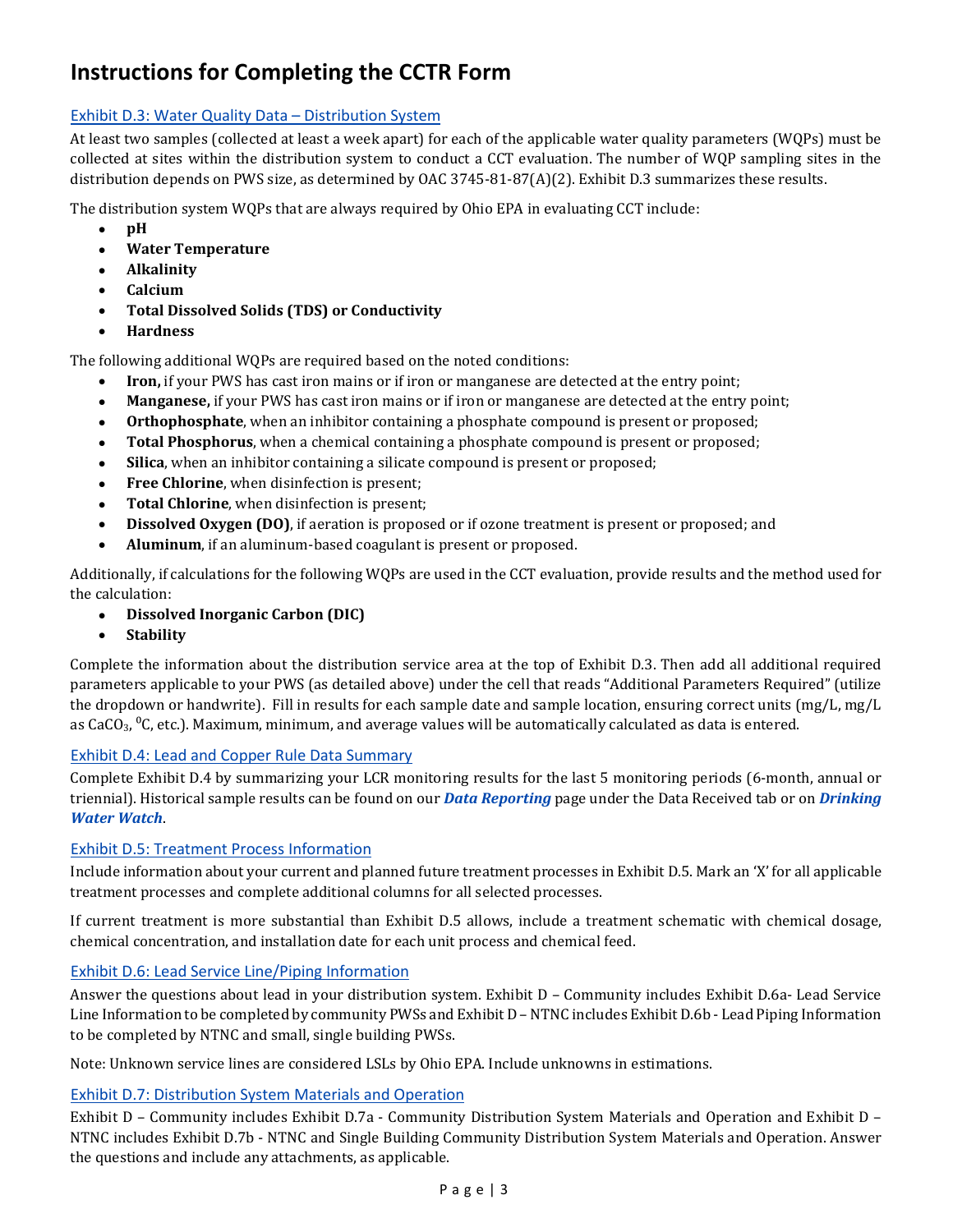# **Exhibit E**

Exhibits E.1 through E.3 document your PWS's evaluation of CCT options and CCT Recommendation. This form is also to be used by PWSs requesting a waiver from CCT installation requirements. This worksheet corresponds to Appendix E of the OCCT Manual.

#### Exhibit E.1: Identification of Options

This section of the form is used to identify the type of treatment process that is being proposed as CCT. A PWS may need to fill out one or more sections of Exhibit E.1 to identify their selected CCT approach.

#### *Exhibit E.1a: Identification of Primary Recommended Optimized Corrosion Control Treatment*

If alkalinity and/or pH adjustment is recommended for CCT, then the specific chemical or process should be identified in this section. Chemicals or processes such as caustic soda, soda ash (sodium carbonate), aeration, calcite contactors, etc. have different impacts on pH relative to alkalinity and have different applicability and limitations, so the specific chemical being proposed must be clearly identified. In some cases, a coagulant chemical may also be considered as the PWS's pH/alkalinity adjustment chemical (e.g. optimizing coagulant dose to minimize reduction in pH and alkalinity), if the PWS can provide information to demonstrate the ability to reliably maintain water quality at sufficient pH and alkalinity levels to minimize corrosion.

If the addition or modification of a phosphate-based inhibitor is recommended for OCCT, then specific information regarding the composition of the proposed inhibitor (orthophosphate or phosphate blend) should be provided. For polyphosphate blends this should include specific manufacturers, type of polyphosphate (hexametaphosphate, diphosphoric acid, linear chain polyphosphates, etc.) and the ratio of orthophosphate to polyphosphate. If a specific phosphate inhibitor has not been selected, but the PWS is contemplating a polyphosphate blend, then, at a minimum, an approximate ratio of orthophosphate to polyphosphate should be provided. Safety Data Sheets (SDS) for proposed phosphate-based inhibitors should be included with the CCTR Form if a specific product has been selected or is considered as a design basis at the preliminary stage.

If the pH or alkalinity will be adjusted to optimize phosphate corrosion inhibition, multiple primary CCT options should be selected and the specifics should be identified in each.

Note: The OCCT Manual indicates calcium hardness adjustment is generally not a reliable OCCT method, therefore DDAGW does not consider this a primary OCCT option. Similarly, silicate-based corrosion inhibitors may also have limited success and are generally not considered a primary OCCT option. In the event a PWS wants to propose calcium hardness adjustment or a silicate-based corrosion inhibitor as primary CCT, DDAGW will consider such recommendations on a case-by-case basis and will likely require a higher degree of analysis and supporting documentation or the performance of a corrosion control study. These options may be noted in Exhibit E.1b as supplemental CCT options.

# *Exhibit E.1b: Identification of Supplemental Corrosion Control Options*

Corrosion mitigation methods involving adjustment of chloride to sulfate mass ratio (CSMR), oxidation-reduction potential (ORP), water age or other novel approaches are not recognized as OCCT in OAC Rule 3745-81-82 and therefore cannot be used as the primary or sole OCCT method for a PWS exceeding the AL. However, such factors may still play a critical role in improving water quality and reducing corrosivity; therefore, one or more of the methods from Exhibit E.1b can be used in conjunction with a primary treatment method identified in Exhibit E.1a. For instance, chloride to sulfate mass ratio adjustment can be used in conjunction with pH and alkalinity adjustment if a PWS has the ability to substitute chemicals to reduce the chloride to sulfate mass ratio and can also reliably maintain water quality at sufficient pH and alkalinity levels to minimize corrosion; in such cases, water quality parameter ranges may be established for pH, alkalinity, and/or the chloride to sulfate mass ratio.

Additionally, a supplemental CCT method may be employed in conjunction with source or treatment changes to ensure homogenous water quality on a case-by-case basis. If a supplemental CCT process is proposed, the specific parameter of interest (e.g. CSMR, ORP, other) and the specific chemicals or processes that will be added or modified to adjust the parameter should be identified in this section.

#### *Exhibit E.1c: No Installation of Optimal Corrosion Control Treatment*

Some PWSs may have the option to not install treatment. NTNC PWSs who exceed the AL have the option to choose fixture replacement or complete distribution system replacement instead of the installation of OCCT. Additionally, PWSs triggered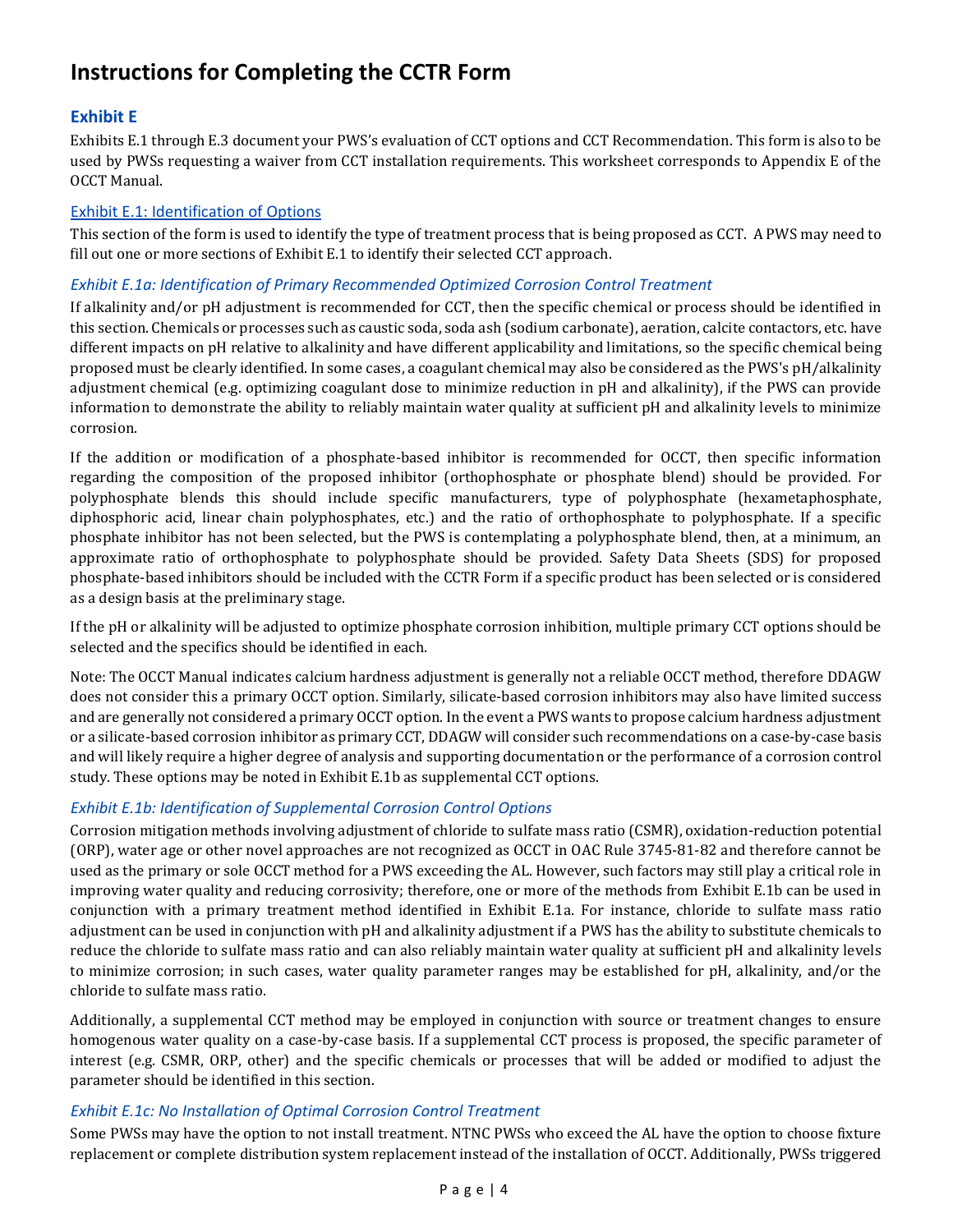into CCT evaluation by a source or treatment change or following an OWQP excursion violation may propose no change if water quality is not expected to change or if CCT/OCCT is already installed and does not need adjustment.

Note: This selection must be supported by documentation and rationale accepted by DDAGW.

#### Exhibit E.2: Evaluation of Secondary Impacts

In accordance with OAC Rule  $3745-81-82(c)(4)$ , any system required to conduct a CCT study due to an ALE must evaluate the following three CCT methods:

- pH/Alkalinity Adjustment
- Calcium Carbonate Stabilization
- Addition of a phosphate- or silica-based inhibitor

Although both calcium carbonate stabilization and addition of a silica-based inhibitor are not recognized as primary CCT methods by Ohio EPA, evaluation of all the above methods is required by federal rule for systems required to conduct a CCT study following an ALE. Exhibit E.2 should be used to summarize the alternatives analysis, as required under OAC Rule  $3745-81-82(c)(4)$  by briefly describing the disadvantages or rationale for the treatment options that were not selected.

Systems required to provide a CCT recommendation are not required to evaluate each of the above methods, only the selected CCT option(s) in E.1a (and E.1b, as applicable) are required to be evaluated in Exhibit E.2.

Community PWSs do not have to complete the last column "Complete Distribution System Replacement".

Refer to Appendix B for more information regarding CCT constraints. OCCT means the CCT that minimizes the lead and copper concentrations at users' taps while ensuring that the treatment does not cause the water system to violate any national primary drinking water regulations. Please indicate which constraints will apply to your PWS. Use the following key to complete E.2:

- "1" Some constraint = Potential impact but extent is uncertain
- "2" Significant constraint = Other treatment modifications required to operate treatment option
- "3" Severe constraint = Additional capital improvements required to operate treatment option
- "4" Very severe constraint = Render treatment option infeasible

Issues related to maintaining compliance or water quality impacts should be evaluated and this section should either confirm no secondary compliance or water quality impacts are expected or the specific impacts of concern should be identified. For instance, pH has a large impact on the effectiveness of free chlorine disinfection for giardia inactivation and can also influence the formation of disinfection byproducts. In some cases, implementation of an OCCT may destabilize existing scales in the distribution system and lead to taste and odor issues, discoloration, and potentially loss of residual disinfectant and risk of microbial contamination.

If a PWS is proposing alkalinity and pH adjustment, the PWS should evaluate whether the proposed target pH and alkalinity could potentially cause excessive scaling. Supporting information and calculations regarding the scaling evaluation should be attached to the CCTR Form.

The PWS can provide any additional notes, comments, and concerns or identify other potential impacts that are not necessarily related to compliance or water quality in the "Additional Notes/Comments" row.

#### Exhibit E.3: Documentation of Recommendation

This section of the form is used to summarize the technical details of the CCT Recommendation. Additionally, this page of the form must be signed by both the person responsible for preparing the recommendation and a representative of the PWS to acknowledge submittal of the CCT Recommendation.

#### *Exhibit E.3a: Documentation of Recommended Approach*

This section of the form identifies which approach is selected by the PWS following the CCT evaluation. Details are then provided in Exhibit E.3b.

If a NTNC PWS is proposing fixture replacement/complete distribution system replacement, the rationale must be reiterated in Exhibit E.3a. If a PWS is proposing no change, additional information regarding the proposed water quality